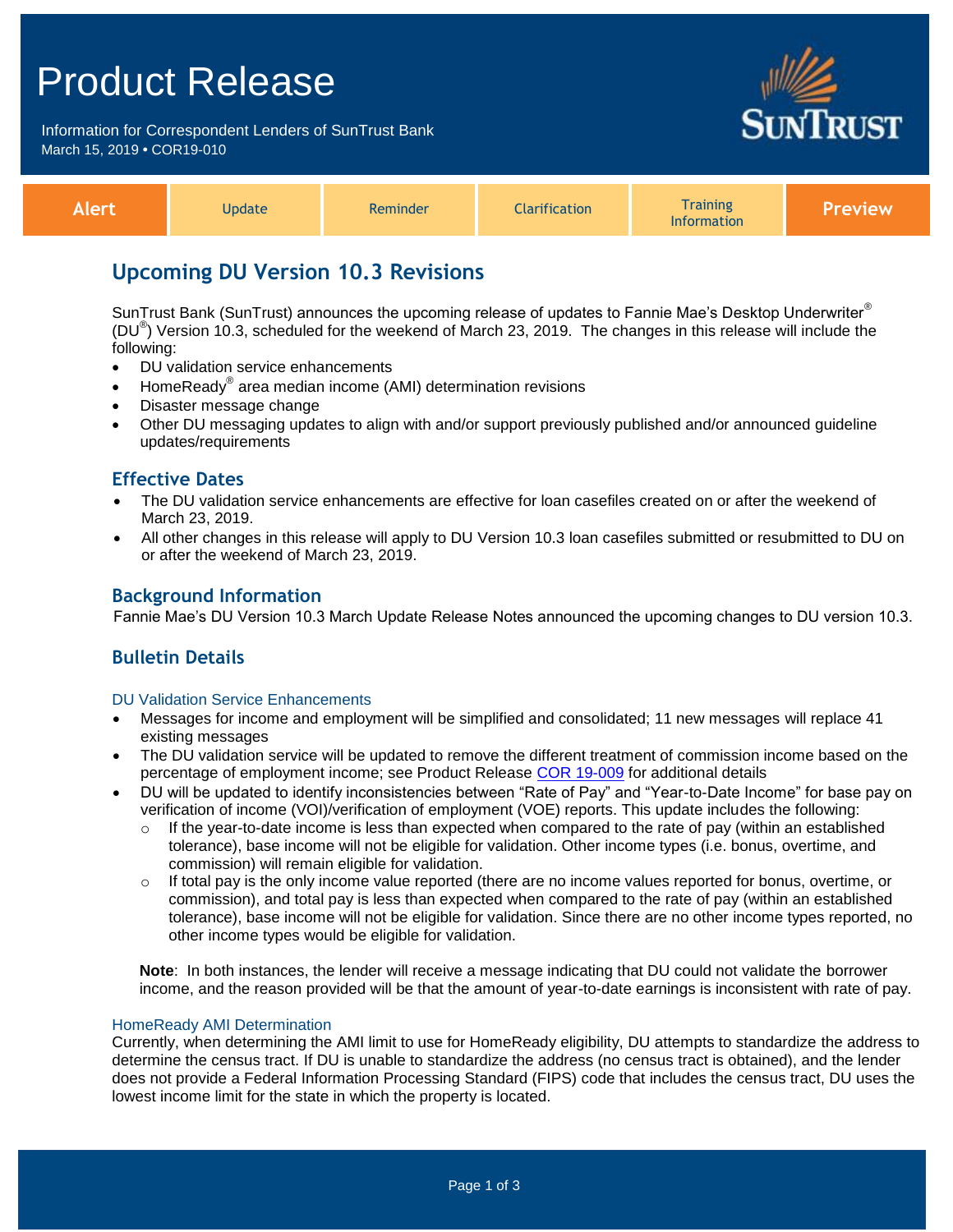# Product Release

Information for Correspondent Lenders of SunTrust Bank March 15, 2019 **•** COR19-010



## **Bulletin Details, continued**

#### HomeReady AMI Determination, continued

With this update, DU will begin using the lowest income limit for the county in which the property is located before the state limit is used. When the subject address cannot be standardized and a census tract cannot be determined, but the state and zip code are provided, DU will use the AMI for the county associated to the center location of the provided zip code to estimate HomeReady eligibility. DU will continue to use the FIPS code when provided by the lender to determine the AMI to be used. If only a partial FIPS code is provided, which includes the state and county codes, DU will use the AMI associated to that specific county.

#### Disaster Message Change

DU will begin issuing a message on *any* loan casefile that was impacted by a recent disaster. The message will indicate that:

- the property is located in an area that may have been impacted by a recent disaster,
- the lender must take prudent and reasonable actions to determine if the condition of the property has been materially impacted by the disaster,
- the lender must comply with the property eligibility requirements that pertain to properties affected by a disaster, and
- if an appraisal waiver was offered, the lender may continue to use the appraisal waiver if the conditions described above are met.

**Note**: Previously, this message was only generated for loan casefiles on properties located in disaster impacted areas that were also eligible for an appraisal waiver offer.

#### Other DU Messaging Updates

- *Retirement of Form 1004MC*: The message referencing the requirement for Fannie Mae Form 1004MC, *Market Conditions Addendum to the Appraisal Report* is being removed (*aligning with the update announced in Product Release [COR 18-049\)](https://www.truistsellerguide.com/Manual/cor/bulletins/archive/Cr18-049.pdf)*.
- *Employment-Related Assets as Qualifying Income*: A new message will be issued when an income type of "Employment-Related Assets" is provided, the LTV, TLTV, or HTLTV exceed 70%, and there is not at least one borrower on the loan application that is 62 years old (based on the date of birth or borrower age provided to DU). This message will specify that the lender must ensure that at least one borrower on the loan will be 62 at time of loan closing *(supporting the update announced in Product Release [COR 19-005\)](https://www.truistsellerguide.com/Manual/cor/bulletins/archive/Cr19-005.pdf)*.
- *HomeStyle® Renovation*: On a HomeStyle Renovation mortgage loan, the cost of renovations cannot exceed 75% of the lesser of the sum of the purchase price plus renovation costs, or the "as completed" appraised value for purchase transactions; or the "as completed" appraised value for refinance transactions. DU will also include the Energy Improvement Amount and PACE Loan Payoff amount in the calculation to determine if a loan casefile meets the 75% guideline *(supporting currently published guideline requirements)*.
- *Small Business Administration Loans:* The message issued by DU when subordinate financing is listed on the loan casefile but there is no corresponding payment entered in the Proposed Monthly Housing Payment section of the application will be updated to specify that including no payment is acceptable if the subordinate lien is related to a business obligation and it complies with Fannie Mae requirements that allows the exclusion of the payment *(aligning with the update announced in Product Release [COR 19-009\)](https://www.truistsellerguide.com/Manual/cor/bulletins/archive/Cr19-009.pdf)*.
- *DU Commission Income (Tax Return Documentation Requirement):* DU messages that reference the requirement to obtain IRS Form 1040 will be updated to remove those references *(aligning with the updates announced in [COR 19-009\)](https://www.truistsellerguide.com/Manual/cor/bulletins/archive/Cr19-009.pdf)*.
- *Removal for Form 2106 References:* DU messages that reference IRS Form 2106, *Employee Business Expenses* will be updated to remove those references *(aligning with the update announced in Product Release [COR 19-009\)](https://www.truistsellerguide.com/Manual/cor/bulletins/archive/Cr19-009.pdf)*.